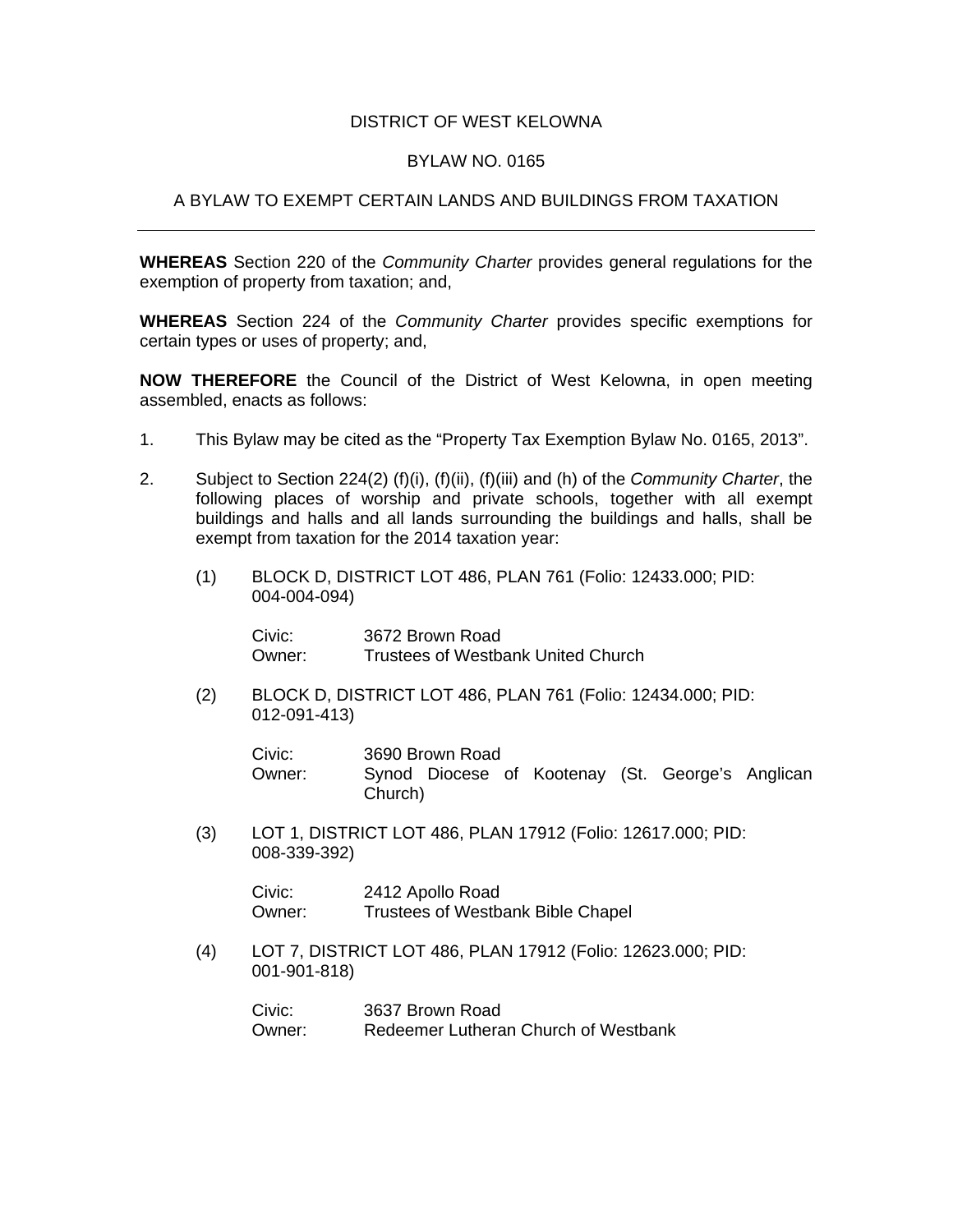(5) LOT B, DISTRICT LOT 486, PLAN 33022 (Folio: 12643.714; PID: 003-267-695)

| Civic:   | 2547 Hebert Road                                     |
|----------|------------------------------------------------------|
| Owner: . | Roman Catholic Bishop of Nelson (Our Lady of Lourdes |
|          | Catholic Church)                                     |

(6) LOT A, DISTRICT LOT 486, PLAN 33509 (Folio: 12643.717; PID: 003-164-900)

| Civic: | 2549 Hebert Road                                |
|--------|-------------------------------------------------|
| Owner: | The Trustees of the Congregation of the Highway |
|        | Gospel Hall                                     |

(7) LOT 1, DISTRICT LOT 503, PLAN KAP77895 (Folio: 12684.095; PID: 026-263-939)

| Civic:   | 2170 McDougall Road                                    |
|----------|--------------------------------------------------------|
| Owner: I | The President of the Lethbridge Stake (Church of Jesus |
|          | Christ of Latter Day Saints)                           |

(8) LOT B, PLAN 31241 (Folio: 12713.158; PID: 003-761-801)

| Civic: | 1190 Stevens Road                             |
|--------|-----------------------------------------------|
| Owner: | The B.C. Conference of the Mennonite Brethren |
|        | <b>Churches (Sunridge Community Church)</b>   |

(9) LOT 19, DISTRICT LOT 506, PLAN 29377 (Folio: 12746.675; PID: 004-340-078, PID: 004-340-086, and PID: 004-340-248)

 Civic: 2630 Alhambra Drive Owner: Lakeview Heights Baptist Church

 (10) LOT A, DISTRICT LOT 506, PLAN 35557 (Folio: 12746.730; PID: 001-736-795)

> Civic: 1162 Hudson Road Owner: Grace Lutheran Church of Westbank

 (11) LOT 2, DISTRICT LOT 2601, PLAN 34258 (Folio: 14135.112; PID: 003-000-842)

| Civic: | 2011 Daimler Road                                                   |
|--------|---------------------------------------------------------------------|
| Owner: | Christian and Missionary Alliance-Can (Westside Alliance<br>Church) |

(12) LOT A, DISTRICT LOT 3188, PLAN 32791 (Folio: 14590.552; PID: 003-311-791)

| Civic: | 3797 Glenway Road                                     |
|--------|-------------------------------------------------------|
| Owner: | Stach, Edwin G and Ball, James and Montgomery, Darren |
|        | (Glenrosa Congregation of Jehovah's Witnessess)       |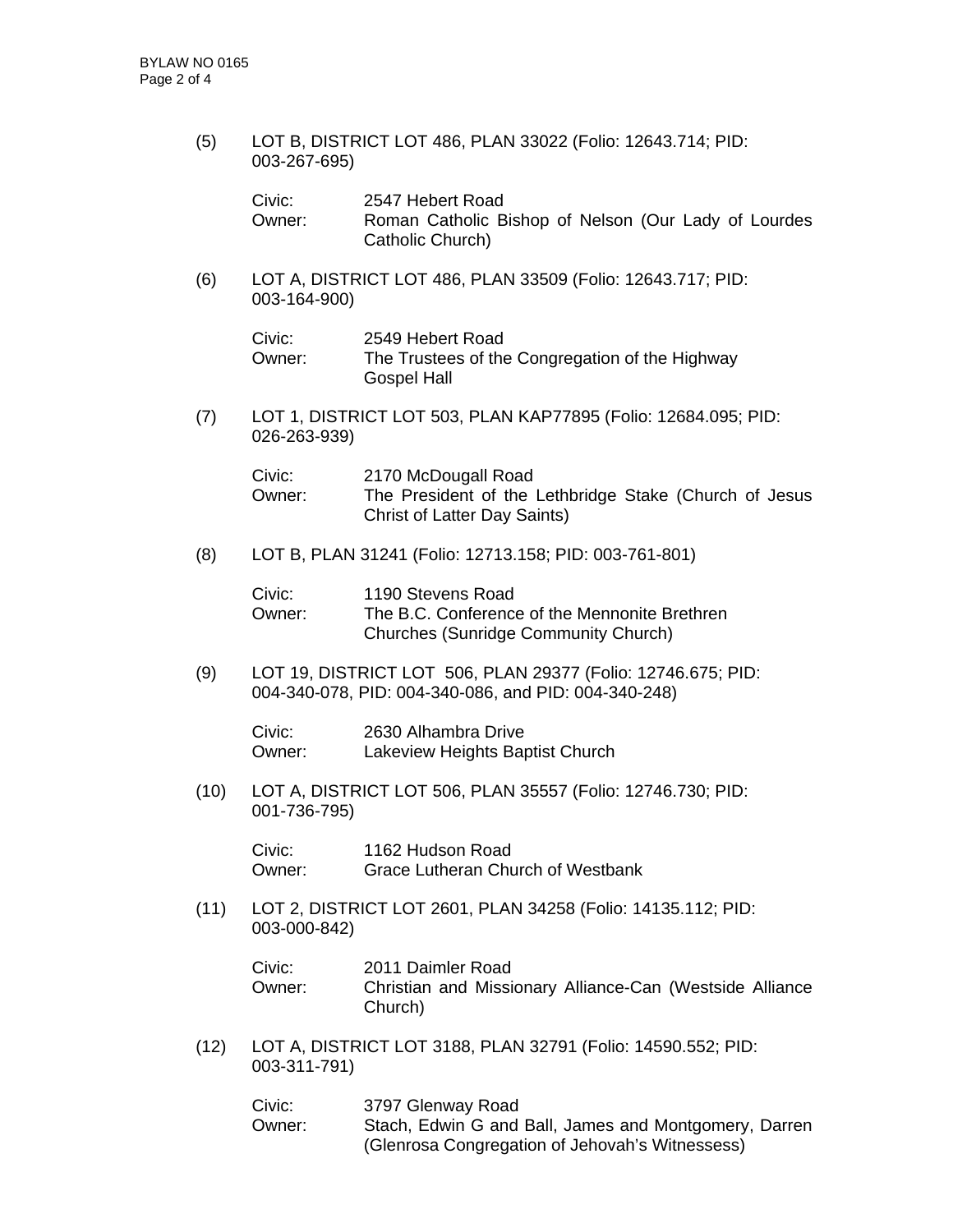(13) LOT A, DISTRICT LOT 3188, PLAN 34442 (Folio: 14590.670; PID: 002-976-951)

| Civic: | 3718 Glenway Road                    |  |
|--------|--------------------------------------|--|
| Owner: | <b>Powers Creek Community Church</b> |  |

 (14) LOT 1, DISTRICT LOT 3189, PLAN 36431 (Folio: 14626.664; PID: 003-490-823)

| Civic: | 3155 Glenrosa Road                     |
|--------|----------------------------------------|
| Owner: | B.C. Corp Seventh Day Adventist Church |

(15) DISTRICT LOT 3480, PLAN B5391 (Folio: 14711.000; PID: 011-347-678)

 Civic: 2600 Hebert Road Owner: Pentecostal Assembly of Canada (Emmanuel Assembly)

- 3. Subject to Section 224 (2)(a) of the *Community Charter*, the following Miscellaneous Non-Profit lands and improvements, unless otherwise specified, shall be exempt from taxation for the 2014 taxation year:
	- (1) LOT 1, PLAN 7108 (Folio: 12270.000; PID: 010-024-115)

 Civic: 1449 Green Bay Road Owner: Green Bay Bible Camp

And

DISTRICT LOT 5205 (Folio: 15592.000)

 Civic: 1449 Green Bay Road Owner: Green Bay Bible Camp

(2) LOT 4, DISTRICT LOT 486, PLAN 761 (Folio: 12435.001; PID: 010-854-207 and PID: 012-091-456)

> Civic: 2466 Main Street Owner: Westbank Lions Community Development Society

(3) LOT 15, DISTRICT LOT 486, PLAN 18115 (Folio: 12643.018; PID: 008- 313-857)

Civic: 2545 Churchill Road Owner: Westside Community Foodbank Society

(4) LOT A, DISTRICT LOT 3189, PLAN KAP68635 (Folio: 14626.035; PID: 024-973-246)

 Civic: 3031 McIver Road Owner: Morning Star Bible Camp